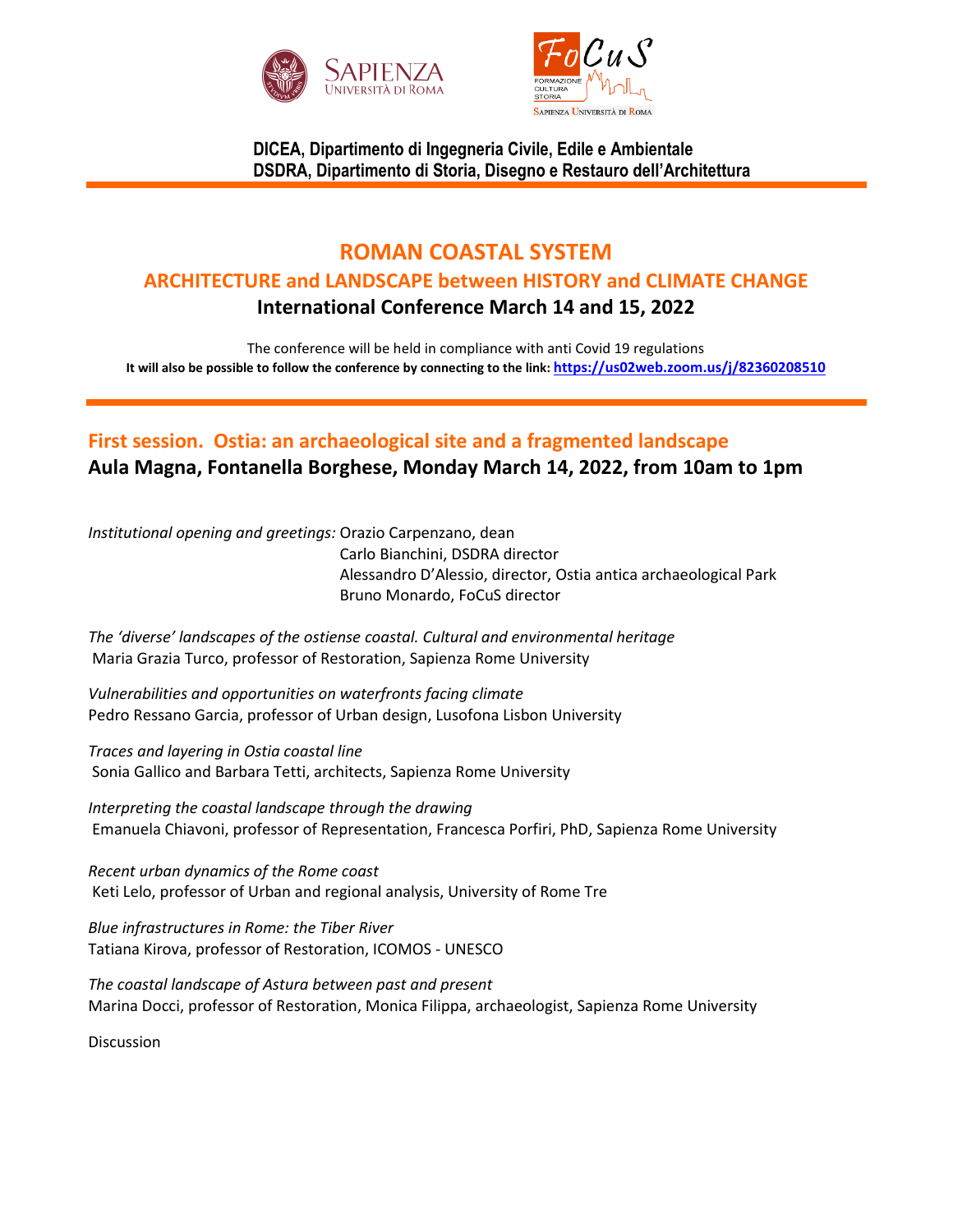### *Seconda sessione: Coste e paesaggi italiani* **Aula Magna, Fontanella Borghese, Lunedì 14 marzo 2022, dalle 15:00 alle 18:00**

*Il sistema costiero napoletano. Strategie per il restauro del paesaggio e la tutela ambientale* Giuseppina Pugliano, docente di Restauro, Università degli Studi di Napoli "Parthenope"

*Il sistema costiero adriatico*

Adele Fiadino, docente di Storia dell'Architettura, Matteo di Venosa, docente di Pianificazione e Progettazione urbanistica, Federico Bulfone Gransinigh, borsista post-doc, Università "G. D'Annunzio" di Chieti-Pescara

*Per una lettura organica del paesaggio costiero calabrese*

Angela Quattrocchi, docente di Restauro, Alessandra Maniaci, docente di Restauro, Università degli Studi Mediterranea di Reggio Calabria

*La rete difensiva delle coste italiane in epoca napoleonica: il telegrafo ottico e le batterie costiere* Vittorio Foramitti, docente di Restauro, Università degli Studi di Udine

*Strategie difensive nel paesaggio costiero della Sardegna. Studi e progetti per la tutela e la valorizzazione* Donatella Rita Fiorino, docente di Restauro, Università degli Studi di Cagliari

Conclusioni e dibattito

#### **SOS Climate Waterfront research group will have a Tiber Walk on Monday March 14, 2022, from 3pm to 6pm**

- Step 1\_ Ara Pacis e Piazza Augusto Imperatore. Speaker: Aldo Benedetti, University of L'Aquila
- Step 2\_ The construction of the embankments. Speaker: Rosario Pavia, Tevereterno Association
- Step 3\_ Ponte Sant'Angelo. Speaker: Luna Kappler, Agenda Tevere onlus
- Step 4\_ Via della Lungaretta e Casa delle Donne. Speaker: Claudia Mattogno, FoCuS Center, Sapienza Rome University
- Step 5\_ Villa Farnesina, Speaker: Valeria Sassanelli, Tevereterno Association
- Step 6\_ Isola Tiberina: Speaker: Jan Gadeyne archeologue, Temple Rome University, Laura Clerici La voce di Porta Portese) Association